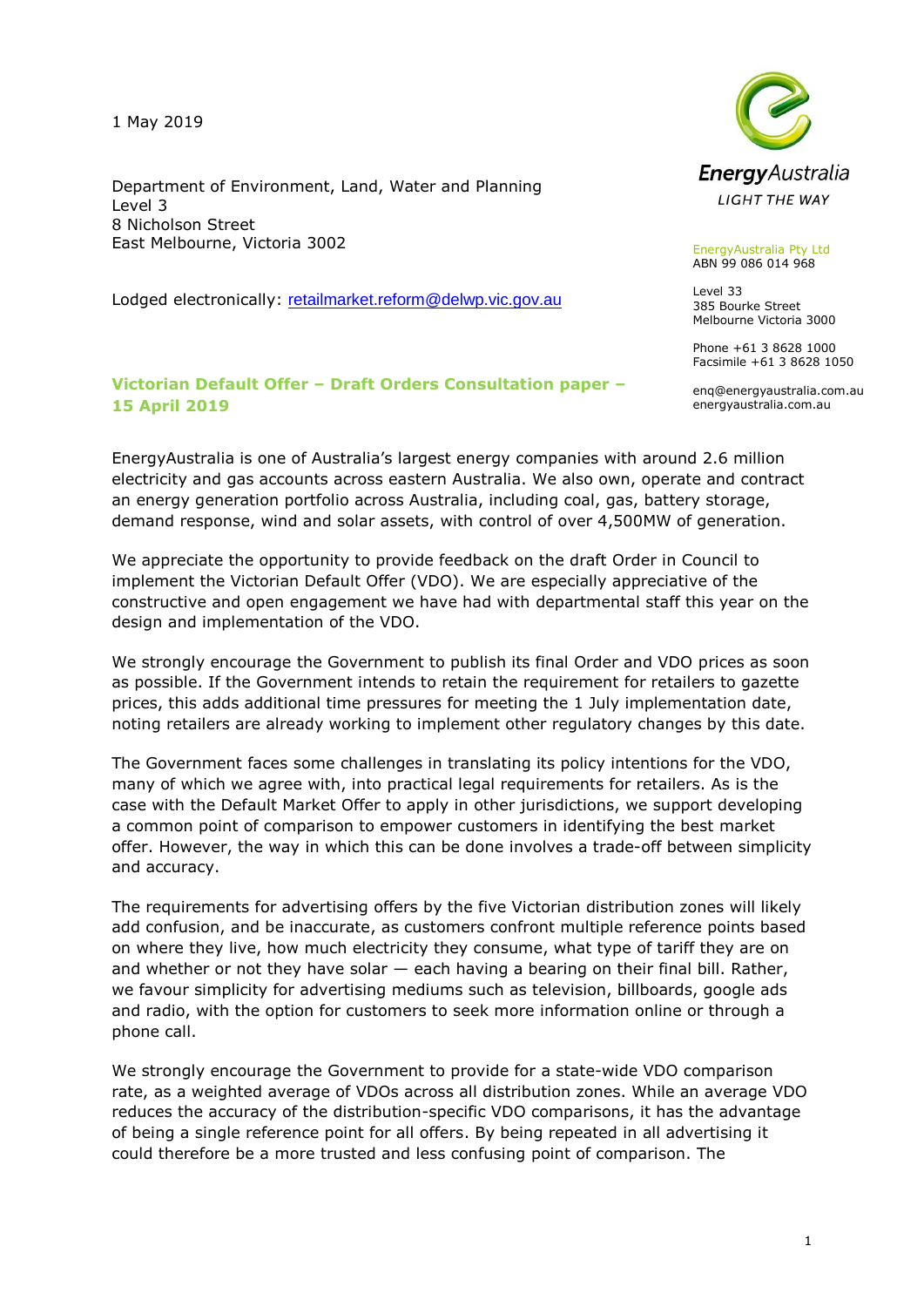requirement for distribution-based comparisons could continue for retailer websites and search engines.

We strongly encourage the Government to ensure the final Order has regard for all the matters the Essential Services Commission (ESC) is legislated to consider when making a price determination, as outlined in section 33 of the Essential Services Commission Act*.* There has been no justification provided for the explicit exclusions in the Order for several matters the ESC would ordinarily consider, which ensure its price determinations do not negatively impact customers and businesses. These matters include regard for returns on assets, the trade-offs between costs and service standards, and ensuring the costs of the determination do not exceed the benefits. These are all basic principles of good public policy. Their exclusion suggests an avoidance of accountability in considering potentially negative impacts on consumers.

Lastly, we urge that clause 16 regarding the Order's review refer to whether the VDO is delivering net public benefits or is promoting the long-term interests of consumers, and is completed within the first twelve months of the VDO taking effect. This will be essential in ensuring the VDO is delivering better outcomes for all customers and will enable the Order to be 'fine-tuned', if necessary, in a timely manner. Five years will be too long a wait to fix any issues that may arise.

Our detailed responses are attached. If you would like to discuss this submission, please contact Lawrence Irlam on **a struck of the contact** or

Regards

**Sarah Ogilvie** Industry Regulation Leader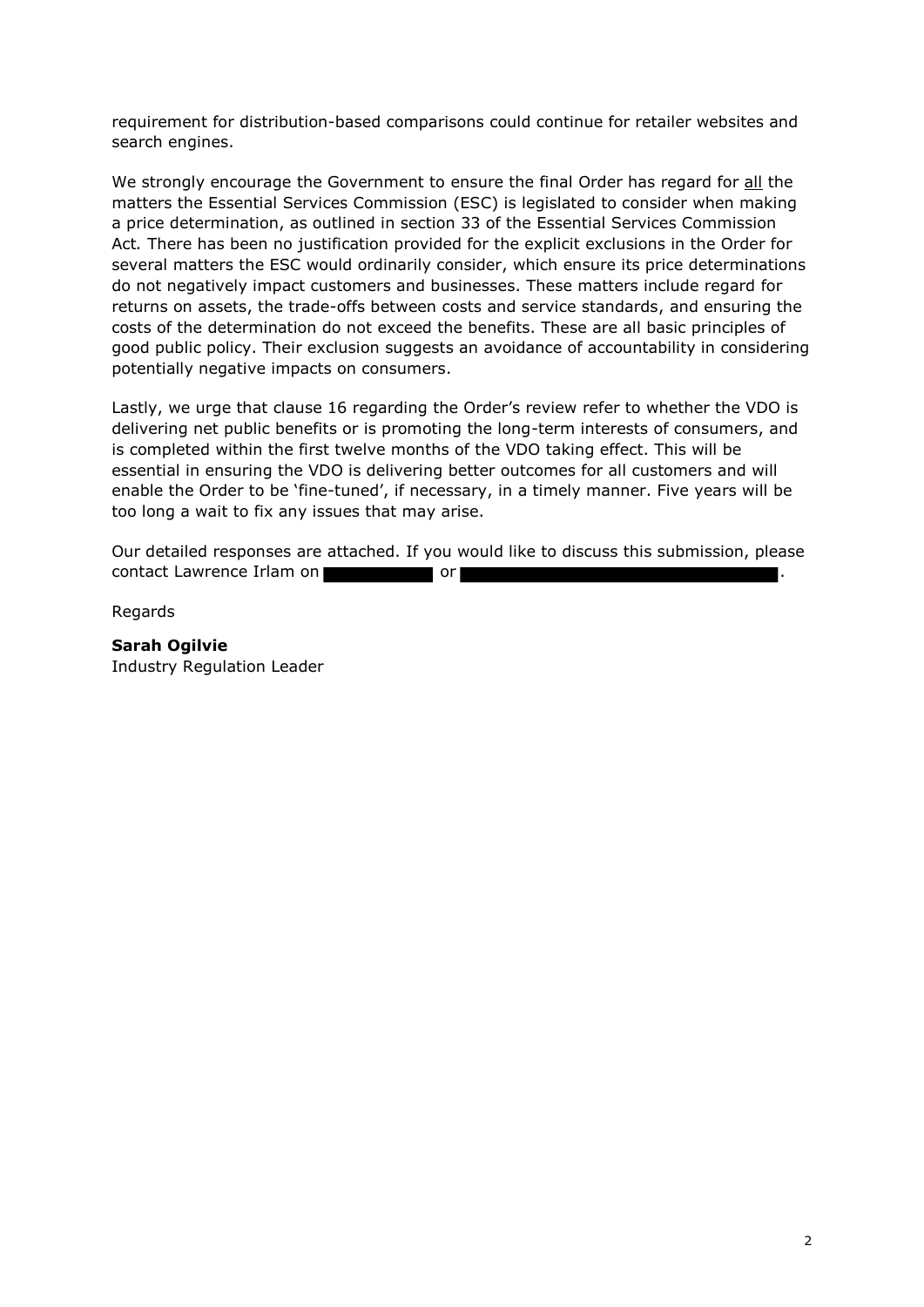### **The Government must publish the final VDO and Order as soon as possible**

We strongly encourage the Government to publish its final Order and VDO prices as soon as possible.

We face serious challenges in preparing prices for gazettal by 16 June, noting publication by this date, alongside calculations of weighted average customer impacts, requires information to be provided to the Gazette by 2 June. This is occurring at the same time as retailers are preparing for other regulatory changes required by 1 July. An earlier publication of the final VDO Order will ease this burden. We would require the final Order to be published by around 10 May to allow us enough time to properly implement the full range of VDO requirements.

The ESC's final advice will be available from 3 May and could be made public from this date. This would give retailers much needed extra time to prepare prices and related information for gazettal and for customer communications. We recognise the ESC's advice is created specifically at the Minister's request, however the ESC's methods and reasoning must be published eventually. The ESC's draft advice was also published without prior Ministerial approval or delays. We do not see any benefits to the Minister of delaying publication of the final advice.

The overall success of the VDO is significantly affected by its start date, and we urge caution should the Government wish to proceed before 1 January 2020. We understand, however, that the Government is firm on a July 2019 implementation date for all aspects of the VDO, including advertising restrictions, as it wants to deliver on its 2019 election commitments. If the VDO is introduced without appropriate care, it will add to customer confusion and dissatisfaction. For example, it is unclear how the Government plans to communicate the VDO's introduction to ensure a smooth transition for customers.

### **The Government should reconsider billing notifications regarding the VDO**

We have several issues with clauses 7(2) and (3) of the draft Order, which require retailers to provide information prominently on bills about how customers can access the VDO. We recommend these requirements be removed or be amended to allow retailers to determine how best to inform their own customers of the VDO.

Implementing additional bill changes at this late stage, in time for 1 July, will be extremely challenging. Regrettably, we have been unable to receive guidance on the Order's likely final bill notification requirements.

We recognise that the Government's desire to provide customers bill notifications of the VDO follows one part of recommendation 3G of the Thwaites Review. <sup>1</sup> We believe this notification requirement was not central to the desire to ensure customers received "understandable and comparable information" to "promote engagement with the market and consumer empowerment.<sup>"2</sup> In particular, the Review Panel did not appear to turn its mind to what benefits it would deliver for customers, including how it would operate alongside other recommendations. Indeed, we cannot find any mention of this VDO

i,

 $1$  Recommendation 3G - Require retailers to include the following information on customer bills: How the customer can access the Victorian Energy Compare website; How the customer can access the Basic Services Offer; The retailer's best offer for that customer based on their usage patterns; The total annual bill for that customer based on the customer's current offer and usage patterns. <sup>2</sup> Thwaites, J. et al, *Independent review into the electricity & gas retail markets in Victoria*, August 2017, p. 56.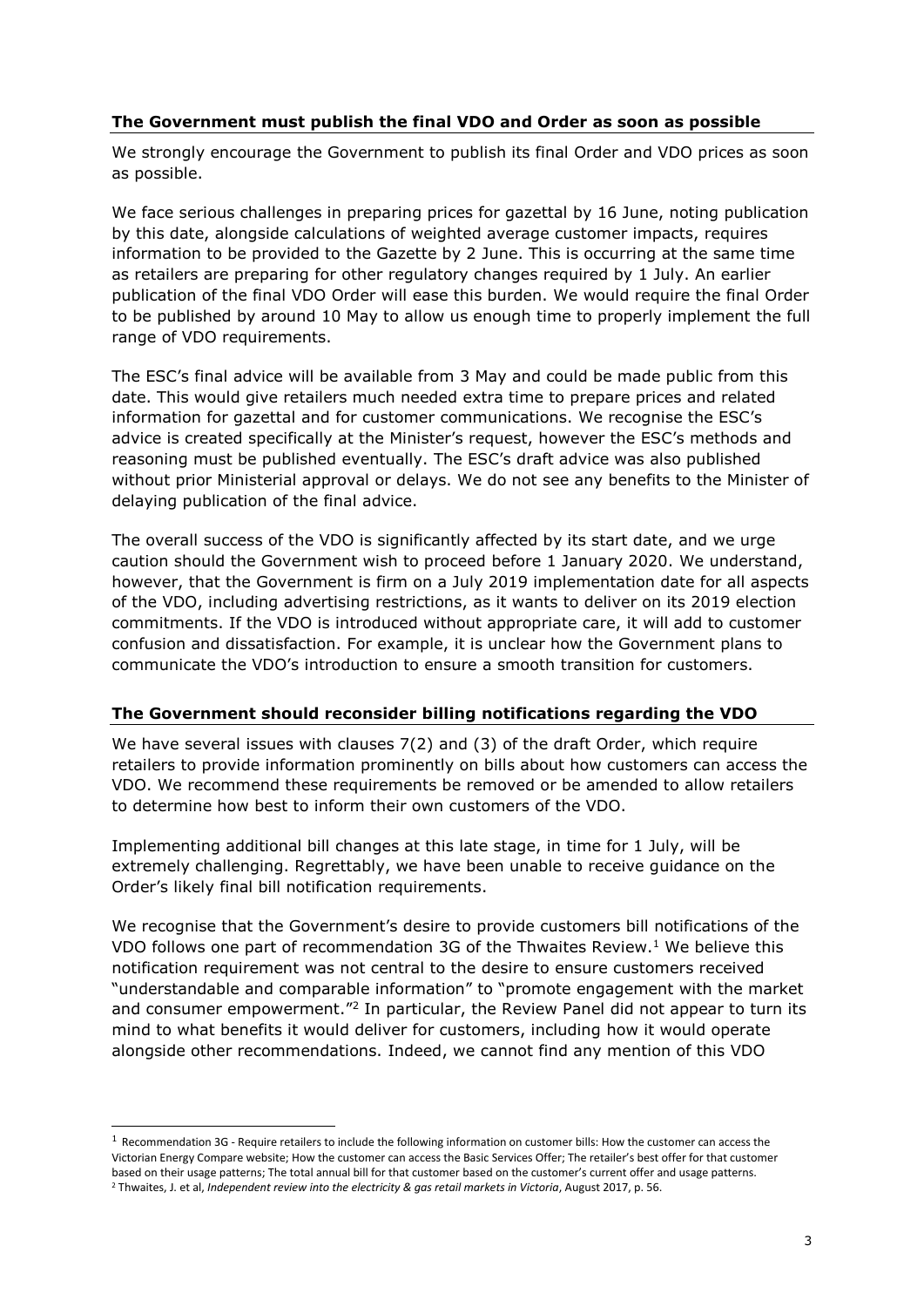notification requirement outside of the statement of recommendations in the review's final report, or in the Government's response.<sup>3</sup>

From 1 July, customers will already be notified of their best offer from their retailer, and of the Victorian Energy Compare website where customers can search for and access potentially better offers from other retailers. Customers will also see prices expressed consistently in GST-inclusive terms, receive clear advice prior to signing contracts and warning of bill changes. These interventions are designed to improve customer awareness, encourage them to engage with their retailer and engage with the broader market, thereby ensuring retailers compete more effectively on price terms. Customers who do not engage in the market and end up on the default standing offer will be protected by the VDO.

Providing further information regarding how to access the VDO appears to reflect a further intention to cater for customers, already on market offers, who may wish to access a more 'fair' or 'trusted' offer without having to shop around. The Government should clarify whether this is its intention, as it is potentially detrimental to competition, and for these customers.

Our strong view is that it is unnecessary to provide information about the VDO on the bill itself. In the event a retailer's cheapest offer for that customer is the VDO, that will appear as the best offer on the customer's bill. If a retailer's cheapest offer is better than the VDO, there is no benefit to the customer of receiving information about the VDO on their bill.

A requirement to place this information prominently on bills and without appropriate context may raise customer expectations that the VDO is somehow better for them than the 'best offer' already listed on the bill. The risk that customers may demand to be placed on the VDO, even though they would be worse off, could be material where the VDO is promoted as a "better energy deal for all Victorians" that could deliver savings of "around \$200 to \$500 a year" on energy bills. 4

Customers who are disengaged, and are the intended beneficiaries of the VDO, are unlikely to notice information about the VDO on the bill, or would already be on the VDO. Engaged and informed customers are unlikely to be interested in seeking information on the VDO, and will be more interested in seeking out better market offers.

As an aside, if the VDO causes market offers to converge on its "fair" price<sup>5</sup>, the usefulness of having information on best offers and Victorian Energy Compare will also be diminished. That is, as any savings to customers from switching electricity plans may not be large enough to offset the customer's effort of searching for better offers.

If clauses 7(2) and (3) are retained, we encourage the Government to consider a transitional approach that allows retailers to provide customers information about the VDO "with" their bill rather than "on" their bill from 1 July. After allowing for this first round of communications (e.g. from 1 October 2019), retailers should then have the freedom to determine where on the bill they provide information about the VDO. Our

-

<sup>3</sup> Victorian Department of Environment, Land, Water & Planning, Victorian Government, *Final Response to the Independent Review of the Electricity & Gas Retail Markets in Victoria*, 2018, p. 6.

<sup>4</sup> The Hon Dan Andrews MP, "Delivering a better energy deal for all Victorians", media release, 19 February 2019.

<sup>5</sup> Essential Services Commission, *Victorian Default Offer to apply from 1 July 2019 - Draft advice*, 8 March 2019, p. iii-iv.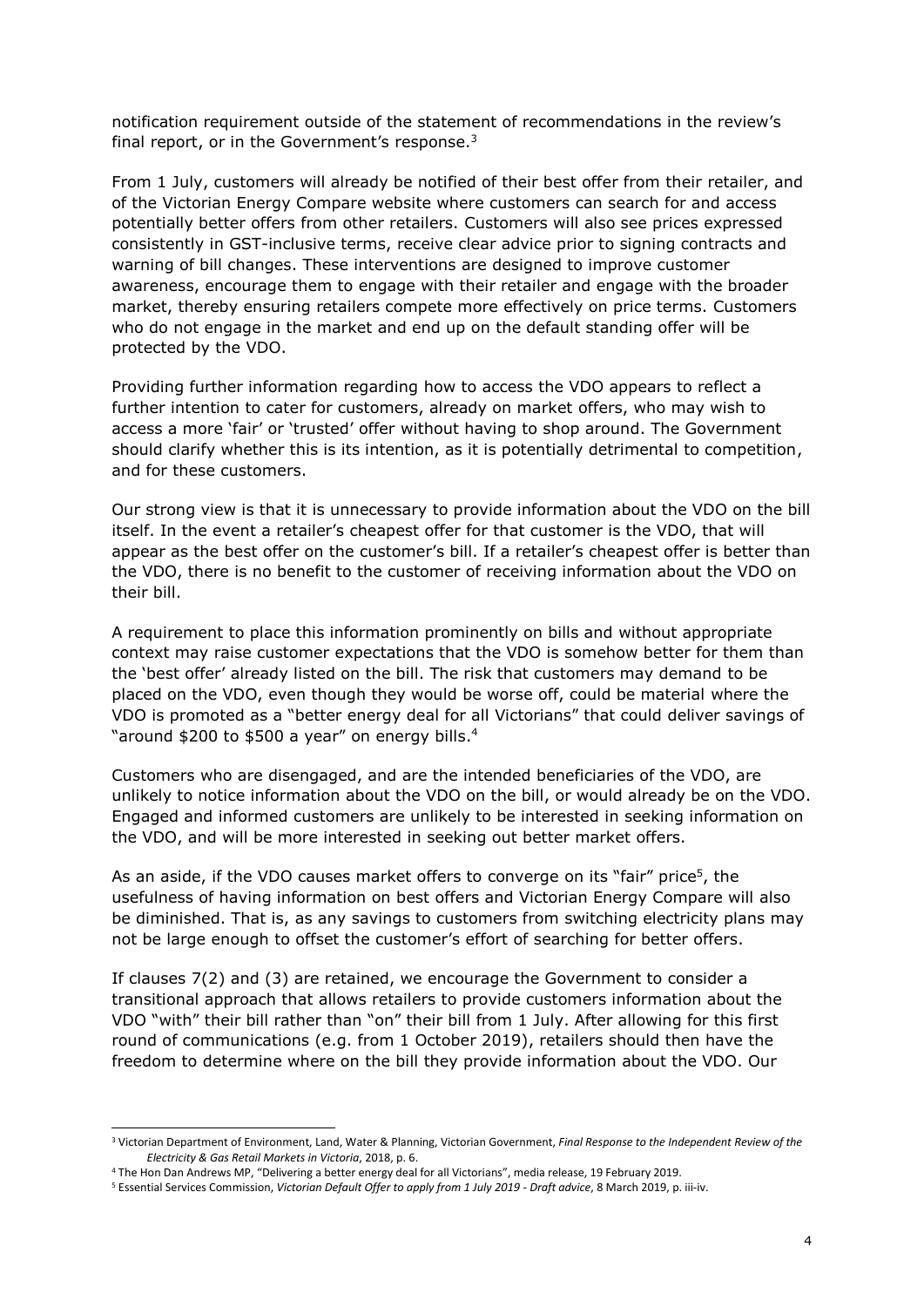concern is that providing this information prominently on the bill, e.g. next to the best offer box, will add confusion for customers as noted above.

We also recommend the Government liaise with retailers regarding its own VDO communications from 1 July. Ideally customers would be given consistent messaging around the VDO in both Government and retailer communications.

## **We support effective requirements for advertising discounts off the VDO**

We support the policy intention to ensure customers receive clear, complete and accurate information in advertising, and that confusion is minimised. Giving legal effect to all these intentions is challenging. The prominent disclosure requirements in draft clause 14 are currently unworkable in several forms of advertising and may jeopardise delivering on the Government's intent.

A major issue with the proposed requirements is they do not accommodate retailers advertising state-wide products. The draft Order attempts to place priority on accuracy, by basing all comparisons on the VDO prices set by distribution zone, moving it somewhat closer towards communicating what customers would actually pay. However, any calculation of annual VDO costs is necessarily an abstraction, given that a customer's bill and discount would only equal the advertised values if:

- the customer resides in that particular distribution zone
- the customer knows their distribution zone
- their consumption matches the benchmark consumption profile.

All of these conditions are unlikely to be satisfied. The customer would need to be able to determine from the advertised information, including terms, conditions and consumption benchmarks, how their discount and final bill would be affected. These points highlight that accuracy may not be achievable or high levels of transparency may not deliver benefits in practice.

Our strong preference is that simplicity should be given more weight in advertising. Accordingly, we recommend the Order provide for the calculation of a state-wide VDO annual cost, as a weighted average of VDOs across all distribution zones. Weights could reflect customer numbers, consumption or a combination of both. While an average VDO annual cost abstracts from the accuracy of the distribution-specific VDO comparisons, it has the advantage of being repeated in all advertising and could therefore be more trusted and less confusing as a single reference point for all offers. The draft Order requirements would result in customers seeing multiple comparison points, and retailers could cherry-pick a particular distribution zone and associated VDO that maximises the apparent discount of their market offers.

We would also encourage the Government to reconsider requirements to disclose the calculation of discounts, terms and conditions and other information on advertising. The requirement in draft clause 14(2)(c) appears to allow some flexibility in when and how certain disclosures take place (i.e. directly with the customer) and could be made more explicit with respect to advertising requirements in clause 14(8). This information is voluminous and could not be feasibly communicated on advertising on radio, television and on some digital channels (e.g. webpage banners).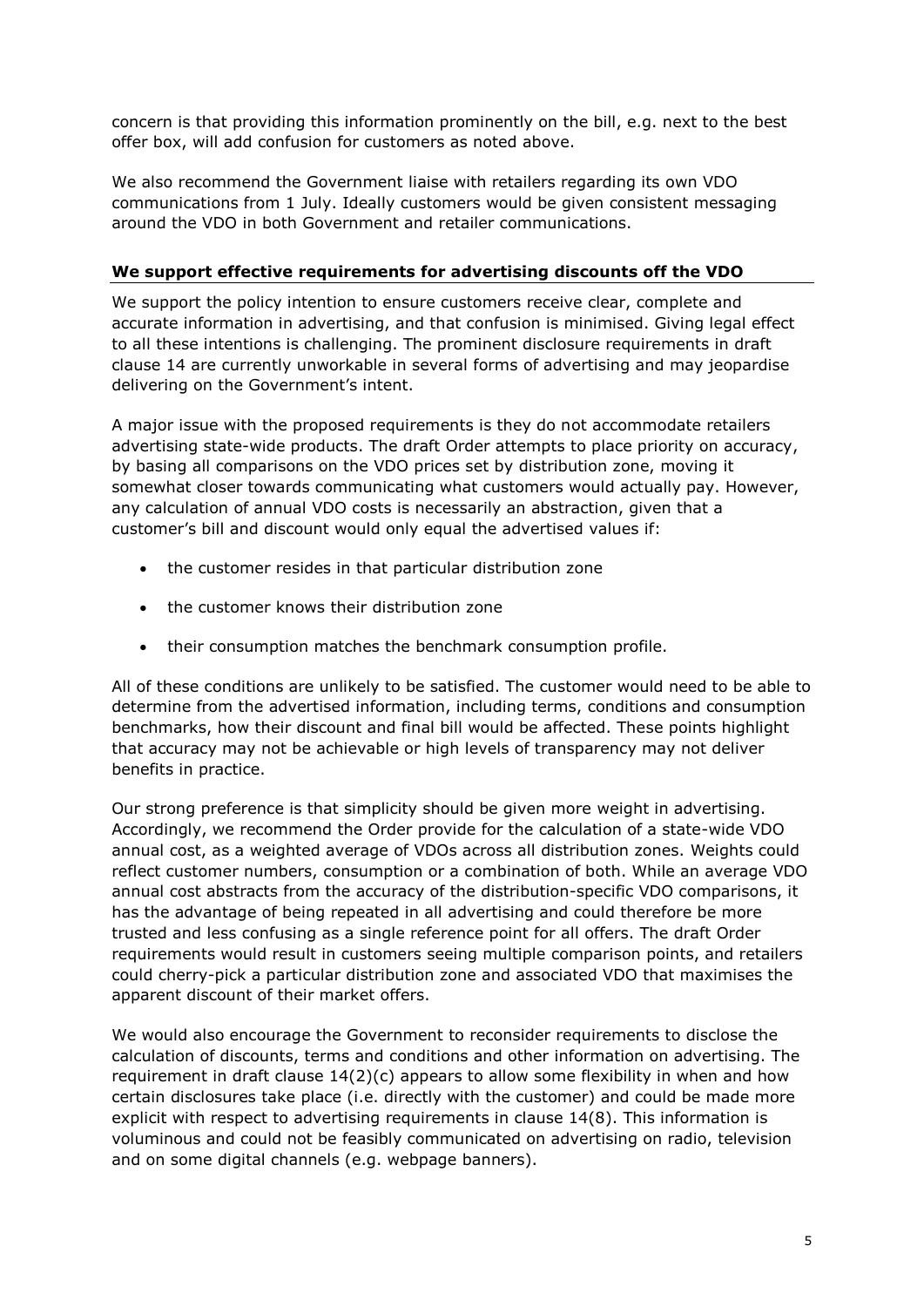We recognise the need for transparency and simplicity in order for customers to understand competing offers. However some practicalities must prevail in order for this to happen. As such, we encourage the Government to accommodate use of disclaimers, 'one click' methods and other means to encourage customers to seek information from retailers. For example, customers could be directed to a landing page on their retailer's website that contains further details, should customers be interested in further information. If the customer is able to provide their own usage estimate, offer comparisons could be tailored to that customer rather than be based on benchmark usage profiles. Overall this would better ensure all offer details, including what the customer is likely to pay, are accurately communicated, rather than having to rely on the customer inferring this from advertising information.

### **The legislative functions of the ESC should be preserved**

Various parts of the draft Order deal with the ESC's legislative functions. We have concerns about:

- Clause 3 the VDO Objective, namely an offer that is simple, trusted and safeguards customers from high prices.
- Clause  $11(10)(a)$  this disapplies a requirement of the Essential Services Commission Act for the ESC to have regard to the return on assets in the regulated industry.
- Clause  $11(10)(b)$  this disapplies the requirements of the Essential Services Commission Act for the ESC to ensure its VDO determinations deliver an expected positive (or zero) net benefit, and to take into account and articulate any tradeoffs between costs and service standards.

We disagree with each of these proposed clauses, none of which are explained in the Government's consultation paper. They are inconsistent with regulatory best practice and are unlikely to be in the long-term interest of Victorian consumers.<sup>6</sup>

### VDO Objective and ESC's consideration of net benefits

The draft VDO Objective and removing the requirement for VDO determinations to deliver a net benefit appear to be linked. The draft VDO Objective only refers to the VDO acting as a 'safeguard' whereas the Government's terms of reference also indicated it would act as such "without impeding the consumer benefits experienced by those who are active in the market".<sup>7</sup> The ESC's draft advice considered this second element was a "statement of policy design rather than a factor which we must take into account when developing a pricing methodology."<sup>8</sup>

The Government has not taken the opportunity to clarify its position in its consultation paper. We infer from the draft VDO Objective, and clause 11(10)(b) in relation to net benefits, that the Government is not concerned with whether the VDO affects the benefits to those active in the market, and that the ESC should also disregard these impacts in making its determinations. The Government should explicitly state its intentions. We would be highly concerned if the Government were focussed solely on

<sup>-</sup><sup>6</sup> Section 8(1) of the Essential Services Commission Act.

<sup>7</sup> https://www.esc.vic.gov.au/sites/default/files/documents/retatil-market-review-victorian-default-offer-terms-of-reference-20181221.pdf

<sup>8</sup> Essential Services Commission, *Victorian Default Offer to apply from 1 July 2019 — Draft advice*, 8 March 2019, p. 12.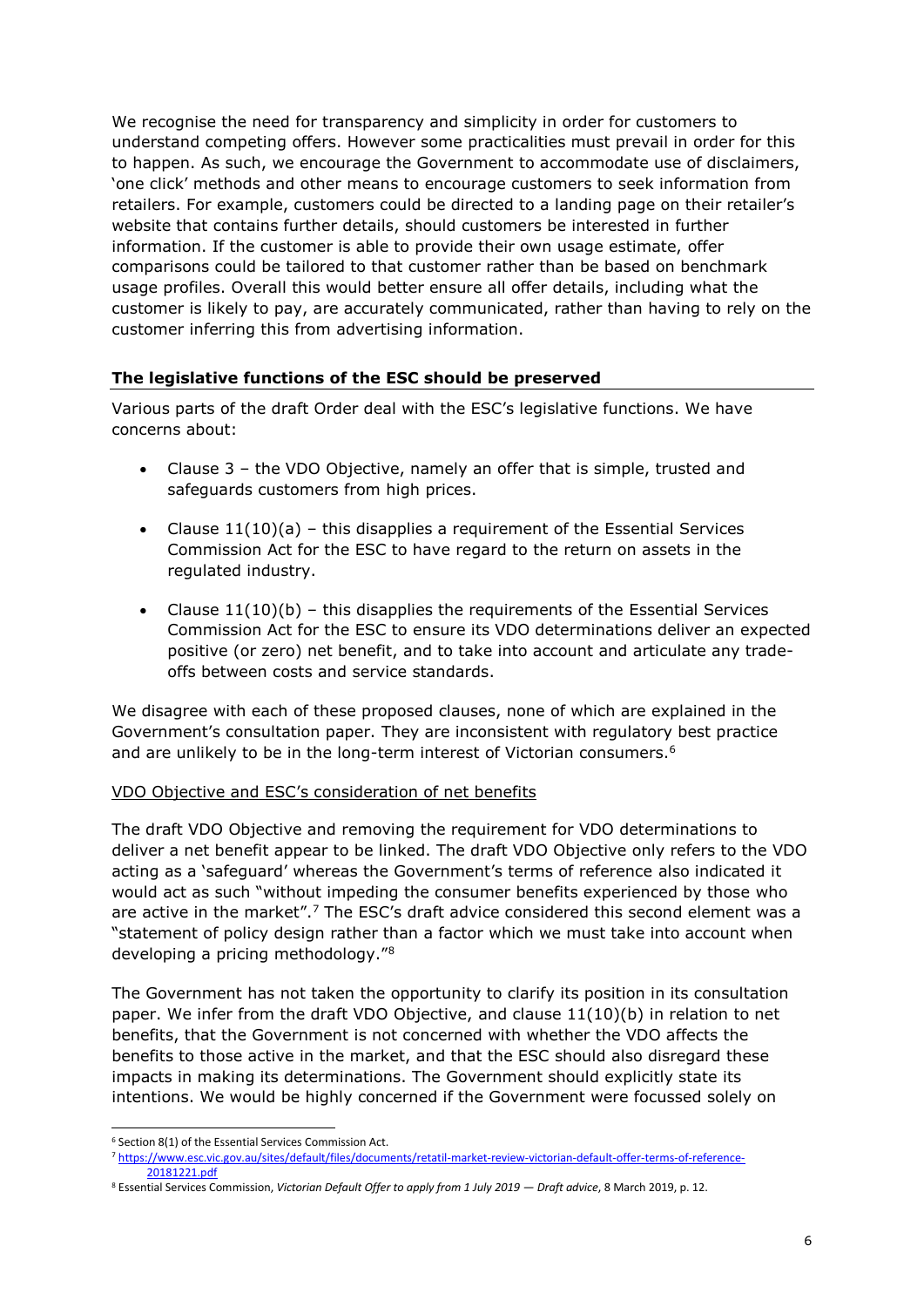delivering benefits for the 6% of Victorian customers on standing offers while consciously disregarding the remaining 94%.<sup>9</sup>

Our view is that the VDO Objective should retain some reference to preserving the benefits to customers who engage in the market, as articulated in the Government's terms of reference to the ESC.

The Government has not released details of its analysis but we understand it has determined that the VDO will deliver a net benefit to customers. This is a matter of some contention, but we take the Government's decision at face value, noting the Australian Competition and Consumer Commission (ACCC) also found that a form of retail price regulation appeared justified in the markets it examined. The Government may consider it unnecessary or a waste of public resources for the ESC to repeat such a cost-benefit assessment.

However, we consider it contravenes basic policy design and public administration principles for a government to direct an independent regulatory agency to disregard a requirement like section 33(4)(a) of the Essential Services Commission Act. Provisions like this prevent regulatory interventions that are not in the public interest, and have their origins in the competitive economic reforms that have delivered substantial productivity improvements to the Victorian economy and revenue to state budgets.<sup>10</sup> That the draft Order contains this exclusion suggests to us that the Government has identified this provision as being potentially in conflict with the VDO. The ACCC has already raised concerns about the VDO's effect on competition and on the long-term interests of consumers. $11$  The AEMC has also cast doubts about the impact of price regulation on the broader market.<sup>12</sup> The impact of the VDO on the market is expected to be central to the ESC's forthcoming Victorian Energy Market Reports, that is, unless the Government amends the ESC's obligations there as well.<sup>13</sup> The impact of the VDO will also be scrutinised by the ACCC, AER and AEMC in their similar market monitoring roles.

Regardless of whether the policy decision to implement the VDO stands on its own merit, the ESC must be guided by cost-benefit considerations for the various matters under its discretion. This includes, for example, whether to extend the VDO to non-flat tariffs, whether to set the VDO as a maximum or prescribed price, whether to extend or vary price determinations etc.

Should the Government maintain a view that market impacts be excluded from the VDO Objective, we urge that clause 16 of the draft Order contain a requirement that the Order's review consider whether the VDO is delivering net public benefits or is promoting the long-term interests of consumers. As currently drafted, a review under clause 16 would only consider if the Order is effective in protecting the small proportion of customers that are unwilling or unable to engage in the market. We also consider that the review under clause 16 should be completed within twelve months of the Order taking effect. We anticipate there will be various implementation issues that will require 'fine-tuning', and five years may be too long to wait to fix any issues that may arise.

-

<sup>9</sup> Essential Services Commission, *Victorian Energy Market Report 2017-18*, February 2019, p. 39.

 $10$  See, for example, as per the Competition Principles Agreement 1995 (clauses 5(1) and (5)) and in the subsequent legislative 'gatekeeping' functions of all state and territory governments. https://www.coag.gov.au/sites/default/files/agreements/competitionprinciples-agreement-amended-2007.pdf

<sup>11</sup> https://www.esc.vic.gov.au/sites/default/files/documents/4\_4\_2019%20VDO%20draft%20advice%20submission%20ACCC.pdf <sup>12</sup> https://www.aemc.gov.au/market-reviews-advice/advice-coag-energy-council-default-offer

<sup>&</sup>lt;sup>13</sup> See the ESC's reporting obligations under sections 54V and 54W of the Essential Services Commission Act 2001 and section 39A of the Electricity Industry Act 2000.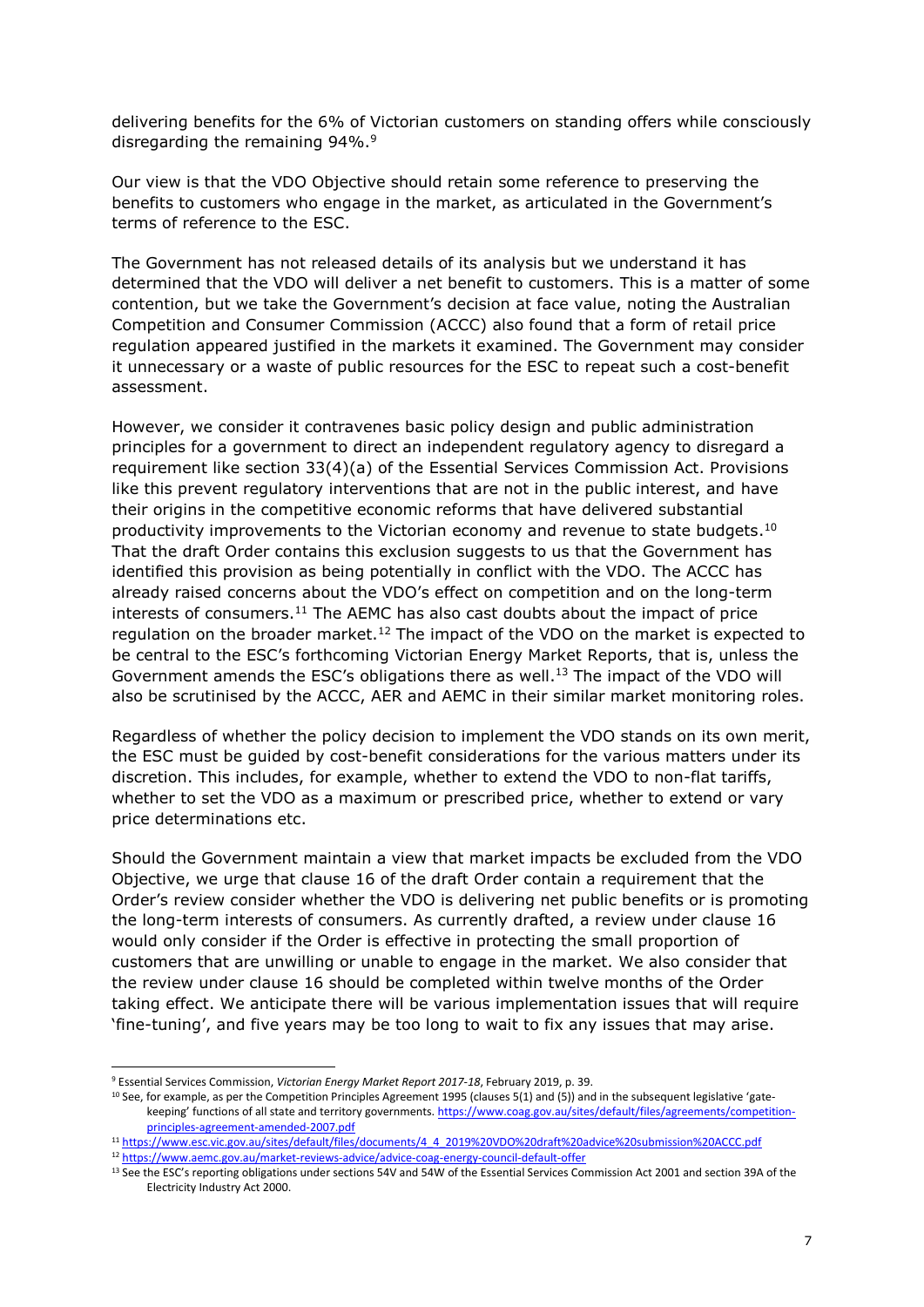#### ESC's consideration of return on assets for the regulated industry

We assume the intention of excluding the operation of sections 33(3)(c) and (d) of the Essential Services Commission Act is because the Order requires the ESC to determine a retail operating margin rather than a return on assets (or capital), which is the case for some other industries regulated by the ESC.

This does not mean the ESC should not be required to "have regard to" returns on assets in making its determinations on operating margins, or on other elements of the cost stack involving risk. The ESC already considered benchmark returns on capital in making its draft advice<sup>14</sup>, and will likely do so again in its final advice. Other regulators have also used information on expected returns on capital in setting regulated retail margins for electricity retail businesses. 15

### ESC consideration of service standard and cost trade offs

The requirement in section 33(4)(b) of the Essential Services Commission Act reflects basic regulatory economics and must not be excluded by the Order. The ESC cannot make a judgement on efficient costs without at least implicitly passing judgement on what level of service standards this equates to. The draft Order does not, and need not, require the ESC to develop explicit service quality measures.

Regulatory practice can involve assuming that current or historic average levels of service are acceptable to customers, however the ESC should be able to pass judgement on this in considering the prudent scope of activities all along the cost stack. As noted in our detailed comments in the table below, the Order should allow for the ESC to explicitly consider the "prudent" scope of activities in determining all efficient costs, not just in the case of "modest" customer acquisition and retention costs. Without any regard to service standards, regulatory theory also suggests price caps result in a deterioration of service quality, which undermines the safeguard aspect of the VDO and is also not in the long-term interest of consumers.

#### **Other matters not dealt with in the draft Order**

We recommend retailers not be required to gazette regulated prices. We understand from discussions with departmental staff that retailers, rather than the Government, must currently gazette VDO prices. We note that the VDO to apply from 1 July to 31 December 2019 will have prices prescribed in the final Order. The requirement for all retailers to re-publish these same prices imposes a material cost of compliance, which is eventually passed onto consumers, but with no added benefit for consumers.

It also appears that the Order does not contemplate the existing requirements in section 35(1) and (3) of the Electricity Industry Act for retailers to gazette regulated prices at least one month prior to taking effect. This significantly impacts the procedural and timing aspects of the Order and must be addressed.

The ESC's VDO determinations from 1 January 2020 may involve a maximum set of prices rather than prescribing what retailers must charge, which could justify having retailers separately prepare and gazette their own compliant standing offer prices. Specifically, there could be a requirement on retailers to gazette prices only where they

<sup>-</sup><sup>14</sup> Essential Services Commission, *Victorian Default Offer to apply from 1 July 2019 — Draft advice*, 8 March 2019, pp. 58-9.

<sup>15</sup> See for example, IPART, *Review of regulated retail prices and charges for electricity from 1 July 2013 to 30 June 2016 — Electricity - Final Report*, June 2013, pp. 90-95.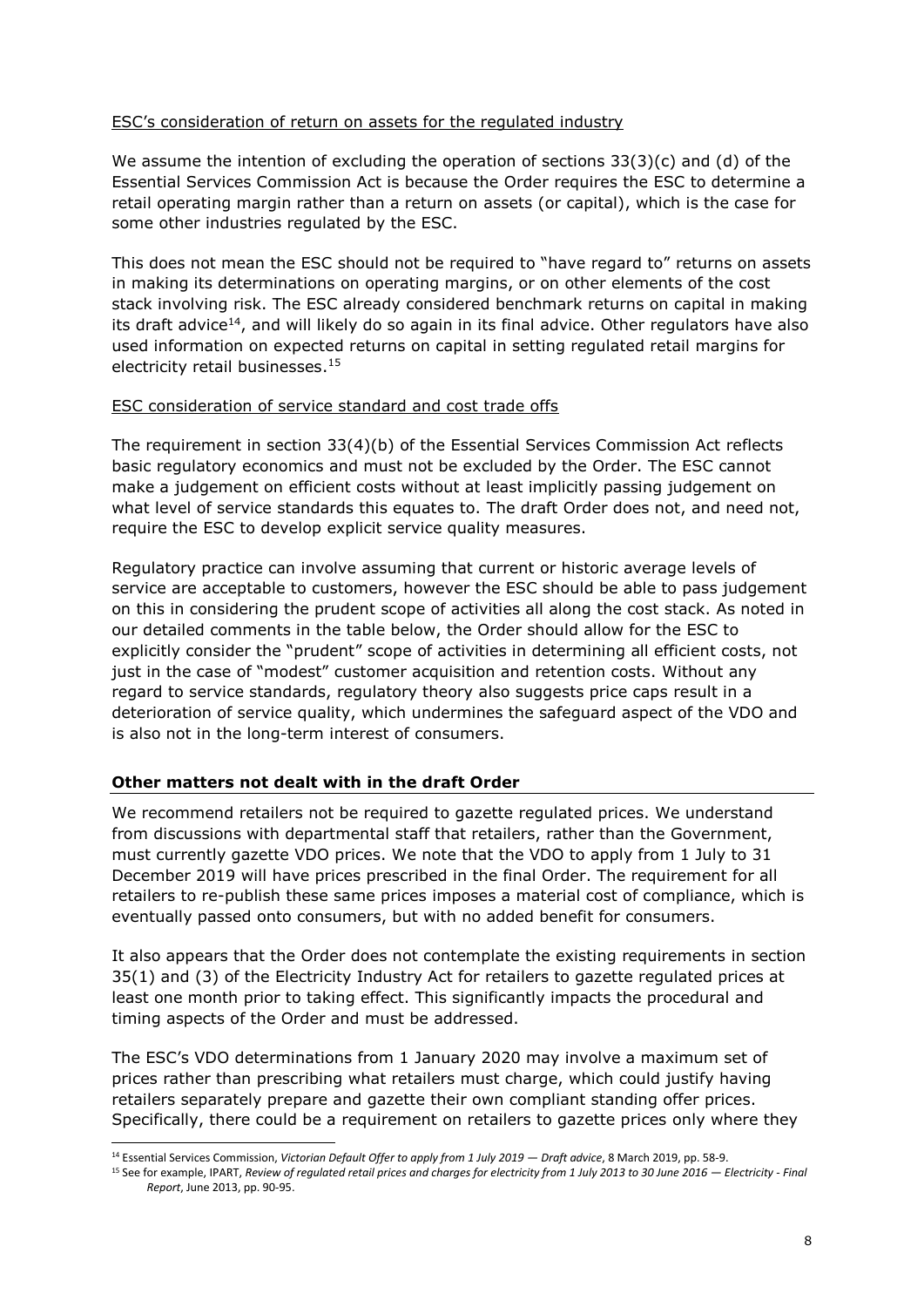differ to the VDO values determined by the ESC. We note, however, that the process for the Default Market Offer involves the ACCC monitoring retailers' compliance. This imposes considerably less cost and complexity than gazettal, and the ESC would need to monitor gazetted prices in any case.

As we have raised with the ESC, there is a risk to retailers of having customers on flexible network tariffs request to be placed on the flat tariff VDO at the retail level. There appears to be some expectation that the ESC will develop a flexible VDO that may solve this issue, however the ESC could ultimately determine that this is inconsistent with the VDO Objective to have a "simple" pricing option for customers. Even with a flexible tariff VDO, there may be procedural or administrative barriers in ensuring customers switching to the VDO are assigned to an appropriately structured network tariff. These issues were previously encountered and addressed to some extent by clauses 8 to 10 of the Advanced Metering Infrastructure (AMI Tariffs) Order in Council  $2013^{16}$ , which could be adopted with some modification for the VDO Order. These provide for a customer to revert back to a flat network tariff from a flexible tariff, with requirements on distribution businesses to have a corresponding flat tariff.

-

<sup>&</sup>lt;sup>16</sup> http://www.gazette.vic.gov.au/gazette/Gazettes2013/GG2013S216.pdf#page=1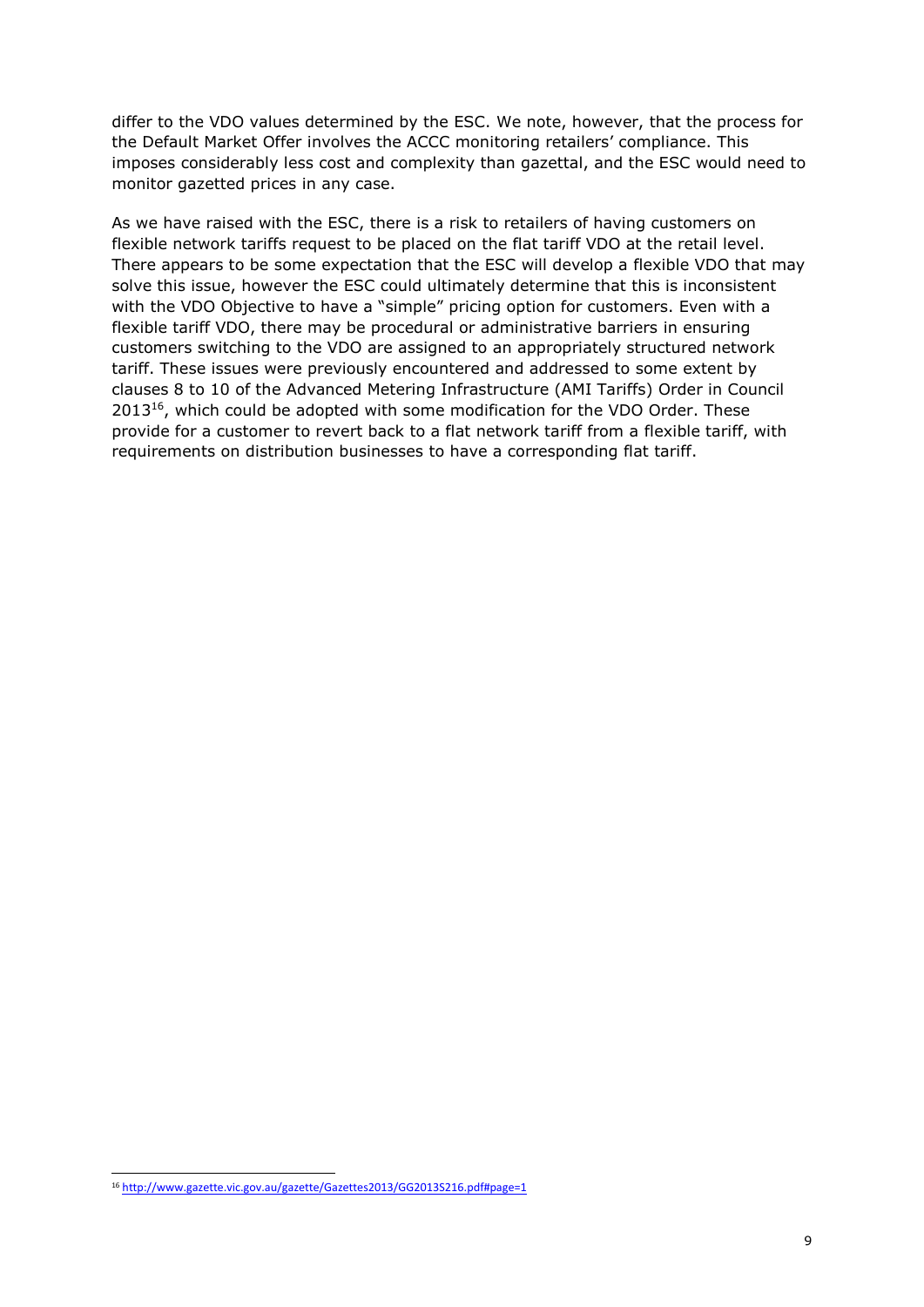# EnergyAustralia comments on specific clauses of the Draft VDO Order

| <b>Draft</b><br><b>Clause</b> | <b>Description</b>                                                                        | <b>EnergyAustralia comment</b>                                                                                                                                                                                                                                                                                                                                                                                                                                                                                                                                                                                                                                                                                                                        |
|-------------------------------|-------------------------------------------------------------------------------------------|-------------------------------------------------------------------------------------------------------------------------------------------------------------------------------------------------------------------------------------------------------------------------------------------------------------------------------------------------------------------------------------------------------------------------------------------------------------------------------------------------------------------------------------------------------------------------------------------------------------------------------------------------------------------------------------------------------------------------------------------------------|
| 3                             | Objective of the Victorian<br>default offer                                               | The Objective should refer to market impacts.<br>If market impacts are not included, review in clause 16 should refer to long-term interests of<br>consumers or similar concept.                                                                                                                                                                                                                                                                                                                                                                                                                                                                                                                                                                      |
| 6(4)                          | Cross reference error                                                                     | This should refer to (2) and (3).                                                                                                                                                                                                                                                                                                                                                                                                                                                                                                                                                                                                                                                                                                                     |
| 7(1)                          | Obligation to make<br>regulated standing offers<br>available                              | The drafting should clarify the intent that not all retailers are obliged to offer the VDO, just<br>those with Standing Offers.                                                                                                                                                                                                                                                                                                                                                                                                                                                                                                                                                                                                                       |
| $7(2)$ and<br>(3)             | Obligation to inform<br>customers on bills how to<br>access the VDO                       | We consider these requirements add little benefit and potential confusion for customers and<br>should be deleted.<br>Otherwise, retailers should be given the flexibility to notify customers how to access the VDO<br>"on or with" the electricity bill. This clause should also recognise transitional issues in amending<br>bills for 1 July 2019, including different requirements that take effect from 1 October 2019.<br>The requirement for information to be "prominent" should be reconsidered or potentially<br>removed. The VDO should not be elevated to the same apparent importance as 'best offers'<br>information on the bill. That is, retailers should have flexibility on where to place this<br>information on or with the bill. |
| 9                             | Commission to determine<br>VDO prices at least 42<br>days prior to a regulatory<br>period | This clause should be amended to reflect minimum time needed for ESC to accommodate<br>network price determinations e.g. "no less than 5 business days after network tariffs are<br>published, and no later than 42 days prior"<br>Longer lead times will be required for more complex instances of VDO compliance, for example,<br>the inclusion of a flexible VDO and where the ESC sets maximum rather than prescribed prices.                                                                                                                                                                                                                                                                                                                     |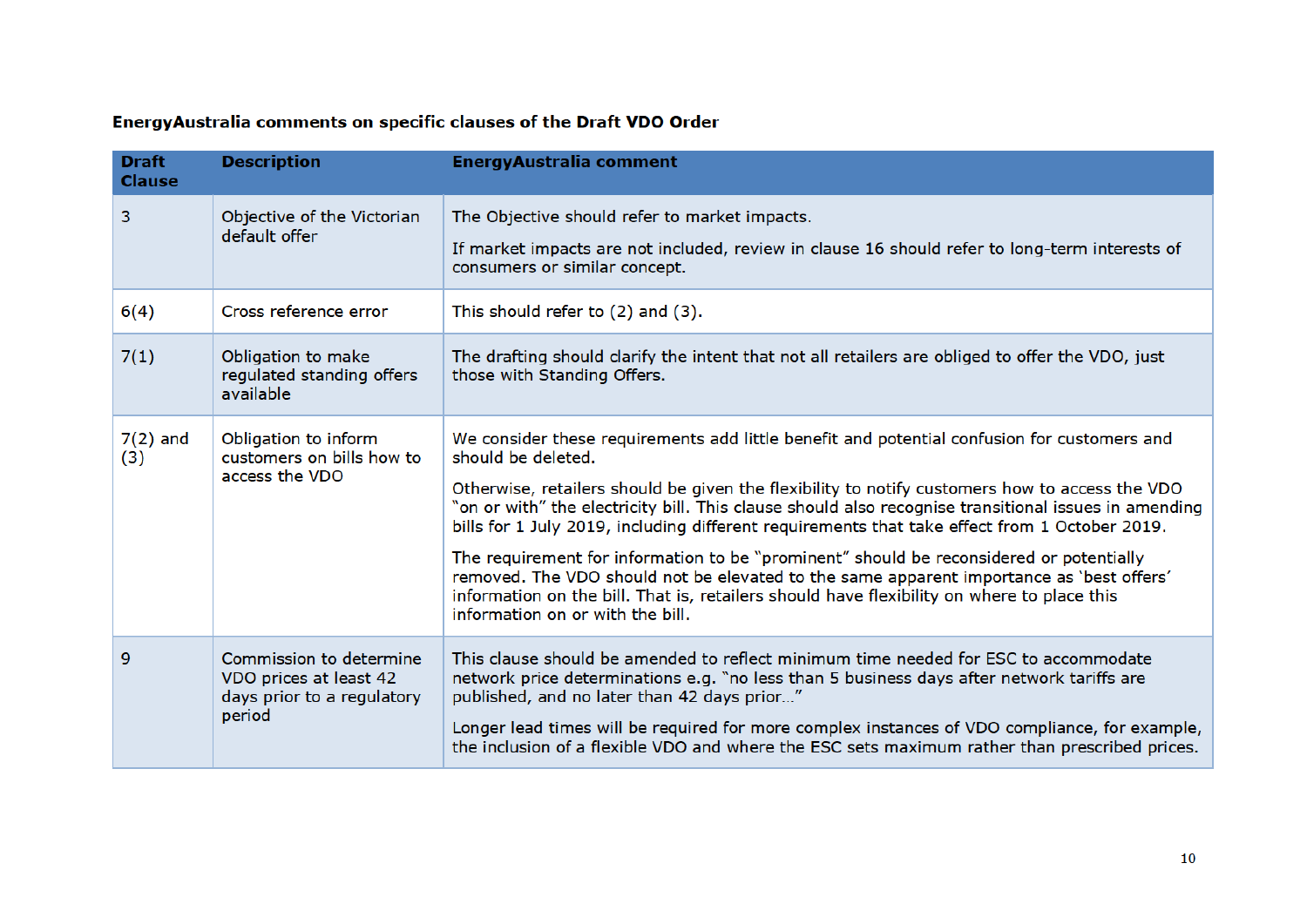| <b>Draft</b><br><b>Clause</b> | <b>Description</b>                                                                                                                                                                     | <b>EnergyAustralia comment</b>                                                                                                                                                                                                                                                                                                                                                                                                                                                                                                                                                                                                                                                                                                                                                                                                                                     |
|-------------------------------|----------------------------------------------------------------------------------------------------------------------------------------------------------------------------------------|--------------------------------------------------------------------------------------------------------------------------------------------------------------------------------------------------------------------------------------------------------------------------------------------------------------------------------------------------------------------------------------------------------------------------------------------------------------------------------------------------------------------------------------------------------------------------------------------------------------------------------------------------------------------------------------------------------------------------------------------------------------------------------------------------------------------------------------------------------------------|
| 10(3)                         | ESC can vary the length of<br>VDO determinations by six<br>months                                                                                                                      | This requirement should be accompanied by processes for consultation and stakeholder<br>notification, similar to those in clause 12.                                                                                                                                                                                                                                                                                                                                                                                                                                                                                                                                                                                                                                                                                                                               |
| 11(1)                         | ESC approach and method<br>must be in accordance<br>with s. 33(2) of Essential<br><b>Services Commission Act</b><br>(and in turn the objectives<br>of the Electricity Industry<br>Act) | The VDO's design, by excluding competitive allocation, is potentially in conflict with one<br>objective of the Electricity Industry Act, "to promote the development of full retail competition".                                                                                                                                                                                                                                                                                                                                                                                                                                                                                                                                                                                                                                                                  |
| 11(4)(d)<br>and $11(5)$       | "modest" CARC costs and<br>definition of modest                                                                                                                                        | The lengthy definition of "modest" and considerations in clause $11(5)$ are unlikely to provide<br>sufficient or meaningful guidance to the ESC.<br>Including the concept of "modest" appears to reflect the need to combine 'efficient' costs with a<br>'prudent' scope of services or benchmark behaviour, as found in other regulatory regimes.<br>The Government appears to consider that customer acquisition and retention costs currently<br>incurred in Victoria reflect practices that are imprudent or likely to cease with the introduction<br>of the VDO, even though the costs incurred may be efficient.<br>The Commission will need to consider the prudent level or scope of all activities in the cost<br>stack. This should be addressed via a broader reference in subclause 11(3) e.g. "efficient costs<br>of a retailer acting prudently" etc |
| 11(6)                         | "maximum" retail<br>operating margin                                                                                                                                                   | We suggest "maximum" be deleted as it is not clear what this means in the context of the ESC<br>determining a margin. By the operation of regulated prices, all elements of the cost stack are<br>effectively maxima.<br>As with "modest" customer acquisition and retention costs, the principles that margins "not be<br>excessive" and be "reasonable in all the circumstances" are unlikely to provide practical                                                                                                                                                                                                                                                                                                                                                                                                                                               |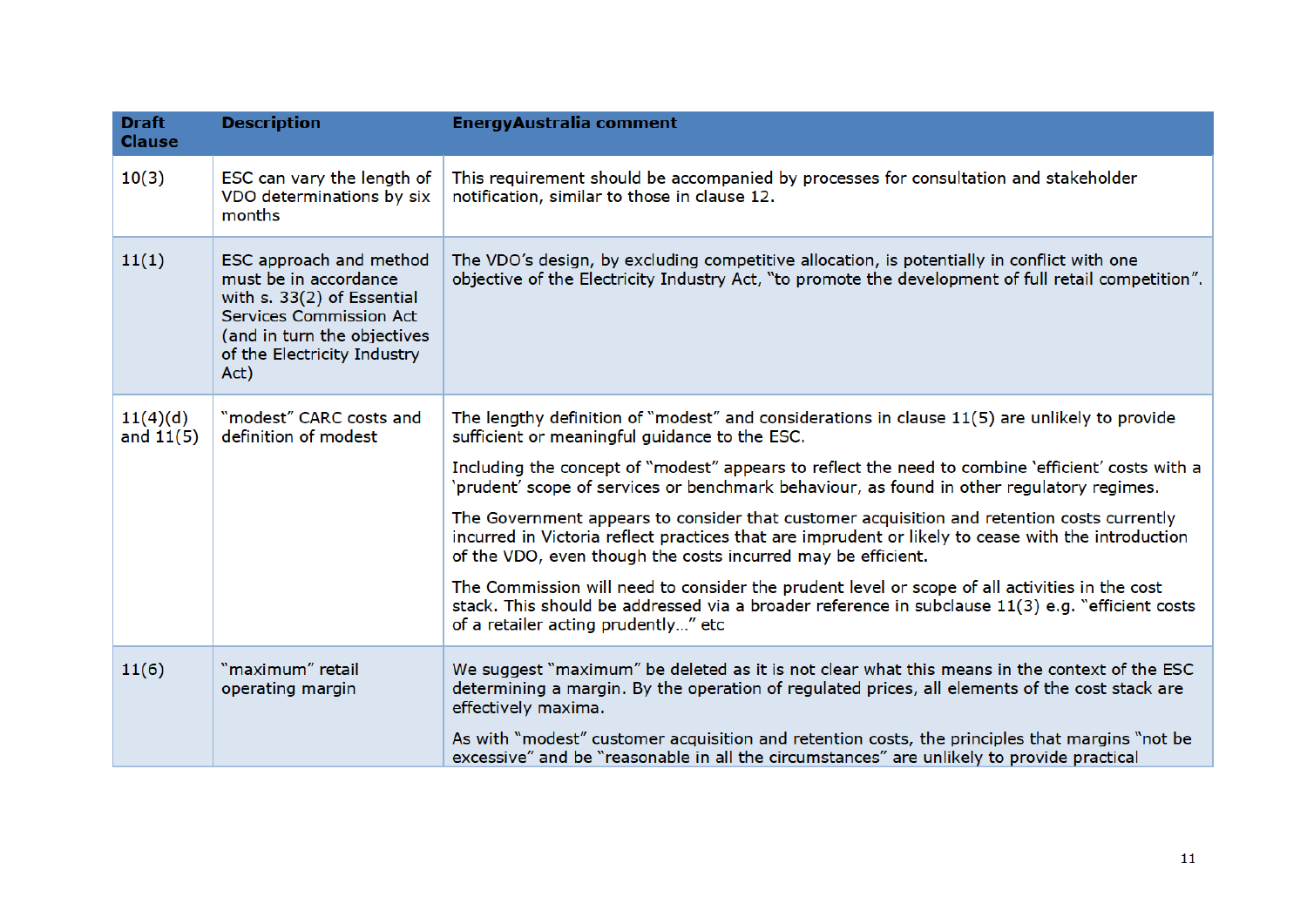| <b>Draft</b><br><b>Clause</b> | <b>Description</b>                                                                                                                                                                      | <b>EnergyAustralia comment</b>                                                                                                                                                                                                                                                                                                                                                                                                                         |
|-------------------------------|-----------------------------------------------------------------------------------------------------------------------------------------------------------------------------------------|--------------------------------------------------------------------------------------------------------------------------------------------------------------------------------------------------------------------------------------------------------------------------------------------------------------------------------------------------------------------------------------------------------------------------------------------------------|
|                               |                                                                                                                                                                                         | guidance to the ESC or other stakeholders, particularly in addition to the overriding<br>requirement in clause 11(3) that the ESC base prices on "efficient costs".                                                                                                                                                                                                                                                                                    |
|                               |                                                                                                                                                                                         | As with other regulatory regimes, the ESC should be reguired to have regard to the risks<br>involved in providing the regulated services, including consideration of margins expected in<br>providing services of comparable risk.                                                                                                                                                                                                                     |
| 11(10)(a);<br>11(11)          | ESC not required to<br>consider return on assets                                                                                                                                        | These clauses should be deleted. Having regard to "return on assets" under sections $33(3)(c)$<br>and (d) of the Essential Services Commission Act would inform the ESC's decision on margins<br>under the Order.                                                                                                                                                                                                                                      |
| 11(10)(b)                     | ESC not required to ensure<br>expected costs its VDO<br>determinations do not<br>exceed benefits; ESC not<br>required to consider trade-<br>offs between costs and<br>service standards | Allowing the ESC to make a determination where the costs potentially exceed the benefits<br>contravenes basic regulatory and policy principles. There are detailed elements of the VDO<br>implementation that the ESC should also consider on net benefit grounds.<br>Setting efficient costs cannot and should not be done without knowing what service standards<br>are being achieved.                                                              |
| 12(6)                         | Commission to give<br>retailers adequate notice<br>of variation to VDO<br>determination                                                                                                 | Timing considerations around VDO determinations and variations should be considered in<br>tandem with public gazettal requirements. We consider gazettal to be burdensome and<br>unnecessary.                                                                                                                                                                                                                                                          |
| 13                            | <b>Consultation on VDO</b><br>determinations                                                                                                                                            | This clause should explicitly require the ESC to undertake some form of consultation.                                                                                                                                                                                                                                                                                                                                                                  |
| 14                            | VDO reference price for<br>advertising discounts                                                                                                                                        | The provisions of this clause are unclear and require revision. The "prominent" disclosure<br>requirements are unworkable for some forms of advertising, and advertising offers by<br>distribution zone will also add confusion. We propose the Order provide for a state-wide VDO<br>for the purposes of comparison. The requirement to disclose all terms and conditions should be<br>amended to reflect the capacities afforded by different media. |